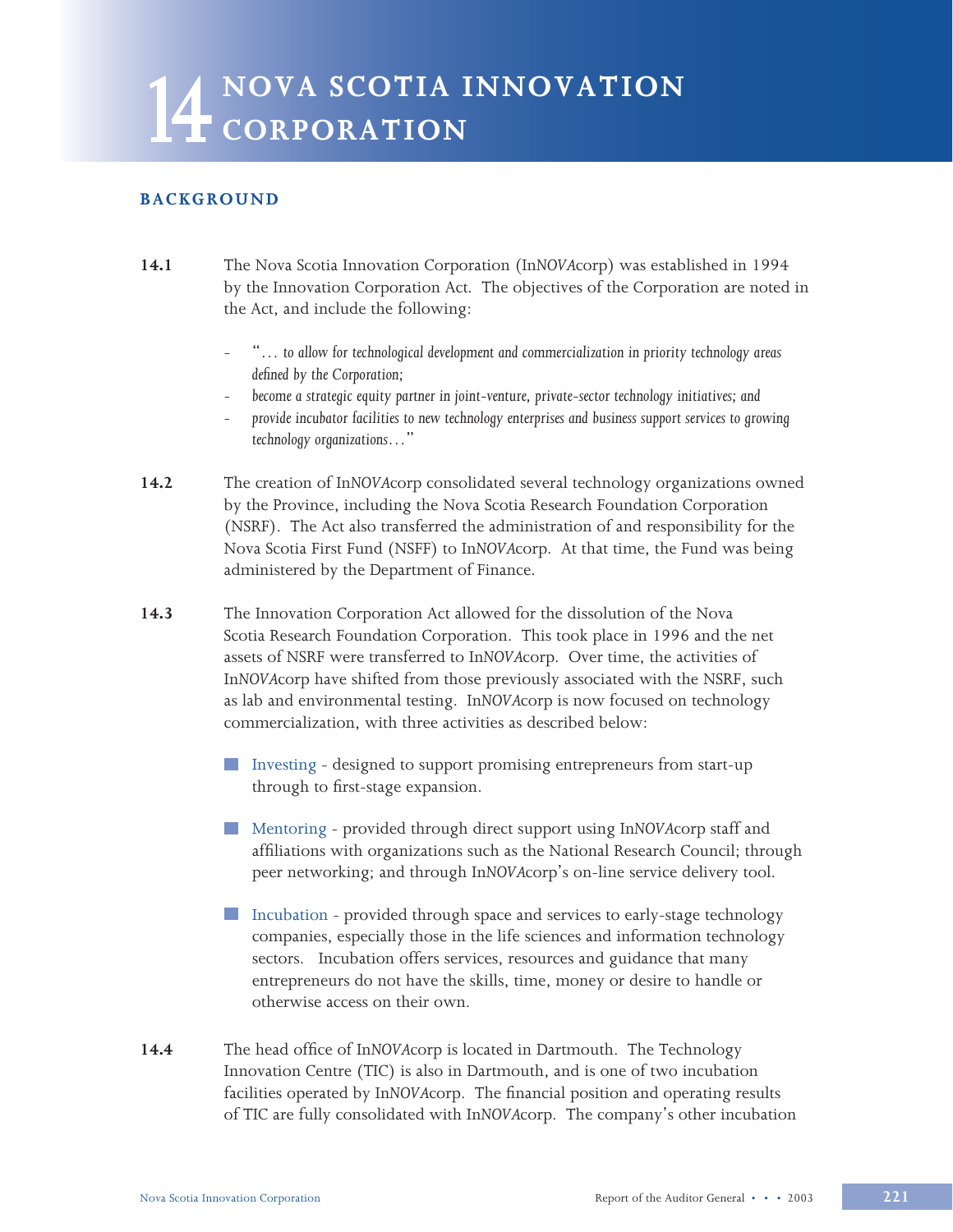facility, BioScience Enterprise Centre Incorporated is located in Halifax, in a facility owned by another crown corporation (Waterfront Development Corporation). In*NOVA*corp also owns 77% of a subsidiary company, The Decision Point (TDP). The financial position and operating results of TDP are fully consolidated with In*NOVA*corp. The Corporation employs 47 staff, including 10 at its incubation facilities.

**14.5** We conducted this audit under Section 15 of the Auditor General Act. This was our first broad scope audit of the Nova Scotia Innovation Corporation. We conducted a broad scope audit of the Nova Scotia Research Foundation Corporation in 1994. The Auditor General is the financial statement auditor for In*NOVA*corp.

## **RESULTS IN BRIEF**

- **14.6** The following are the principal observations from this audit.
	- We concluded that many of the audit criteria, used to assess whether our overall audit objectives were achieved, were met, particularly with respect to the governance and accountability functions. However, corporate policies and procedures require updating to better reflect the changed strategy and focus of In*NOVA*corp.
	- Terms of reference for the Investment Review Committee should be documented and approved by the Board of Directors. The terms of reference should include authorization limits, meeting protocols and roles and responsibilities. Terms of reference should also detail the nature and frequency of reporting to the Board.
	- The Board should identify and approve roles and responsibilities for Officers of the Corporation. Authorization limits should also be established.
	- Senior management should review and update the program administration  $\mathcal{L}^{\text{max}}$ guidelines for the Nova Scotia First Fund. These guidelines should include investment eligibility criteria, and should clearly differentiate the policies related to uncommitted funds. The guidelines should be approved by the Board as it has overall responsibility for administration of the Fund.
	- A system to monitor, measure and report on performance should be developed. Focus should be given to those areas which are critical to the success of, or represent a significant risk to, In*NOVA*corp's mission.
	- **Criteria upon which bonuses are based should be clearly defined and** communicated to the employees in question. There should be formal, documented evaluations against these criteria to support the determination of bonuses.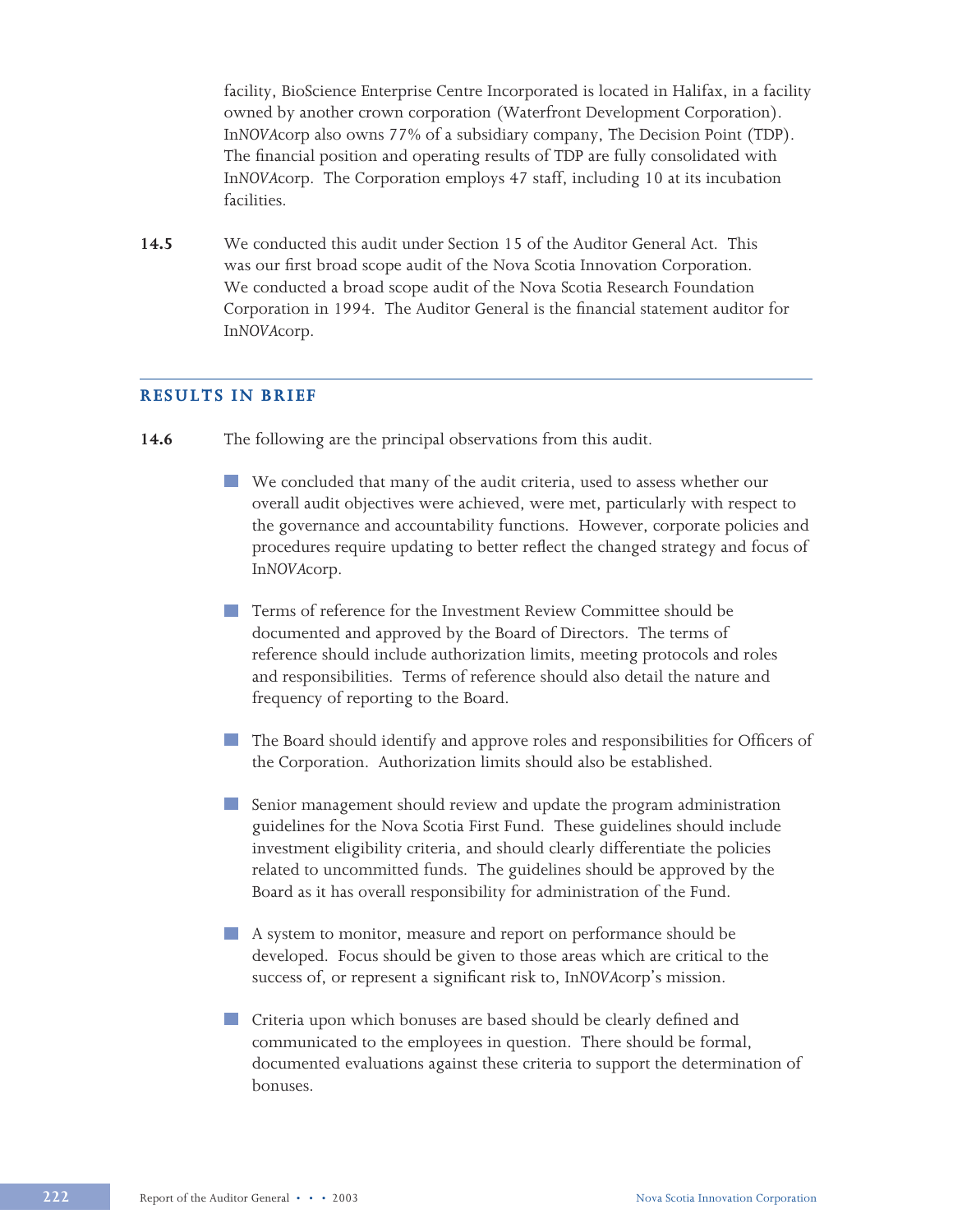- Any costs associated with the investment or services provided to In*NOVA*corp's subsidiary, The Decision Point, should be included in In*NOVA*corp's operating results.
	- In*NOVA*corp should update the documentation of its procurement policies and procedures. These policies and procedures should be compatible with Provincial requirements, detail when a competitive process is required, and address the use of purchasing cards.
- **14.7** Subsequent to completion of our audit, management informed us that progress had been made toward implementing the above recommendations. For example, updated terms of reference have been drafted for the Investment Review Committee, and roles and responsibilities for corporate officers have been drafted in connection with an overall policy related to delegation of authority. An updated investment policy has also been drafted. Procurement policies and procedures are to be updated to reflect current In*NOVA*corp strategy, and to be compatible with Provincial procurement policies and procedures. Management has further indicated that a performance management system has been developed. We have not verified any of these representations made by management.

## **AUDIT SCOPE**

- **14.8** We conducted the audit of In*NOVA*corp in early 2003. The summary objectives for this assignment were to assess the overall governance, accountability, management and control arrangements for selected aspects of the operations of the Nova Scotia Innovation Corporation, and to conclude whether there is adequate:
	- compliance with statutory and other enabling authorities or requirements;
	- control systems, procedures and practices; and
	- due regard for economy and efficiency.
- **14.9** Criteria were developed to facilitate our review. These criteria were discussed with senior management at the Corporation prior to the start of the audit and were revised as a result of those discussions.
- **14.10** Our approach to this assignment consisted of interviews with staff and senior management at In*NOVA*corp, the current and former Board Chairs, and the Chair of the Investment Review Committee. We also met with the Chief Executive Officer of the Office of Economic Development. We reviewed minutes for the period under audit (April 1, 2001 to December 31, 2002), and examined documentation relevant to our assessment of the audit criteria. In addition, we conducted a governance survey of all members of the Board of Directors and of the Investment Review Committee. The results of that survey are noted in paragraph 14.18 below. Relevant comments and observations resulting from the survey have been noted throughout the chapter.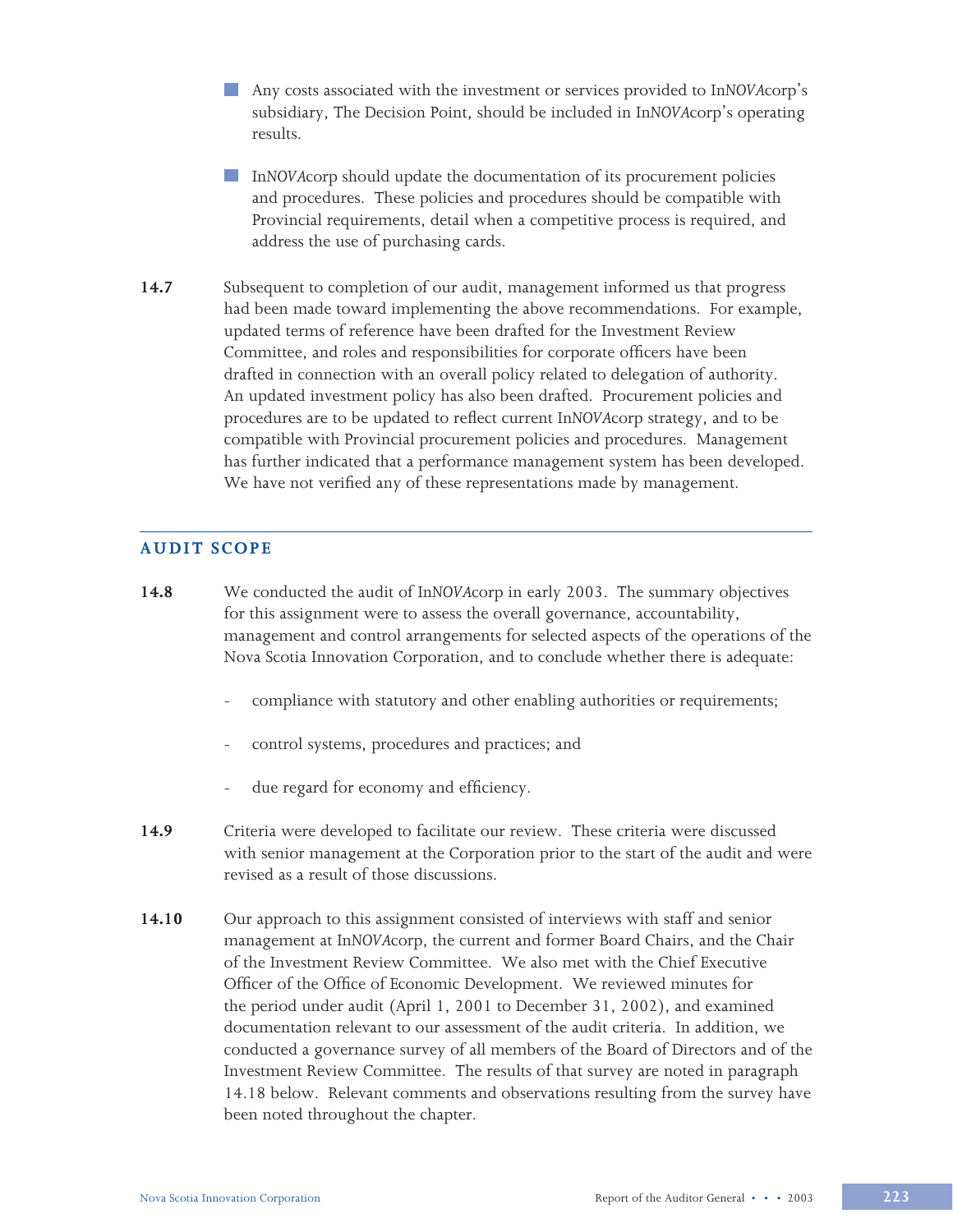#### **PRINCIPAL FINDINGS**

#### **Governance and Accountability**

- **14.11** SummaryWe concluded that many of the audit criteria used to assess the governance and accountability functions were met. For example, the Corporation has a vision and mission which are reaffirmed during the annual planning process, and which are consistent with the Innovation Corporation Act. The Board meets as required by legislation, and a review of Board meeting minutes indicates the Board is focused on the direction of the Corporation.
- **14.12** There were audit criteria which we determined as being only partially met, or not met. The following paragraphs focus on the most significant observations resulting from our assessment of these criteria.
- **14.13** Investment Review Committee The Investment Review Committee was established in 1996 under the program management guidelines for the Nova Scotia First Fund. These guidelines were approved by In*NOVA*corp's Board of Directors and consequently the Committee is viewed as a committee of the Board.
- **14.14** There are several findings with respect to the Investment Review Committee.
	- There are no terms of reference for the Investment Review Committee. The NSFF's program management guidelines note that the Committee is to approve projects receiving funding. However, the guidelines do not identify roles and responsibilities for the Committee such as approval limits.

In addition, administrative guidelines for the Committee have not been documented. These would include number and frequency of meetings, number of votes needed for a quorum, and specify the procedures to be followed when a meeting is conducted through e-mail. Although our review of Committee minutes revealed that various guidelines have been established over time, they should be formalized and approved by the Board as part of the Committee's terms of reference.

Finally, the guidelines do not specify whether the Committee should report to the Board on its activities. We noted that information is provided to the Board at each of its meetings on the status of the various investments. This information is provided by staff, not by the Committee. It is our view that there should be a more formal reporting process between the Committee and the Board, given that the Board has delegated responsibility for administering the Fund to the Committee.

A sub-committee was established by the Investment Review Committee to approve certain investments. Because the Investment Review Committee does not have terms of reference, the authority under which it was able to establish this sub-committee, and delegate authority to it, is unclear.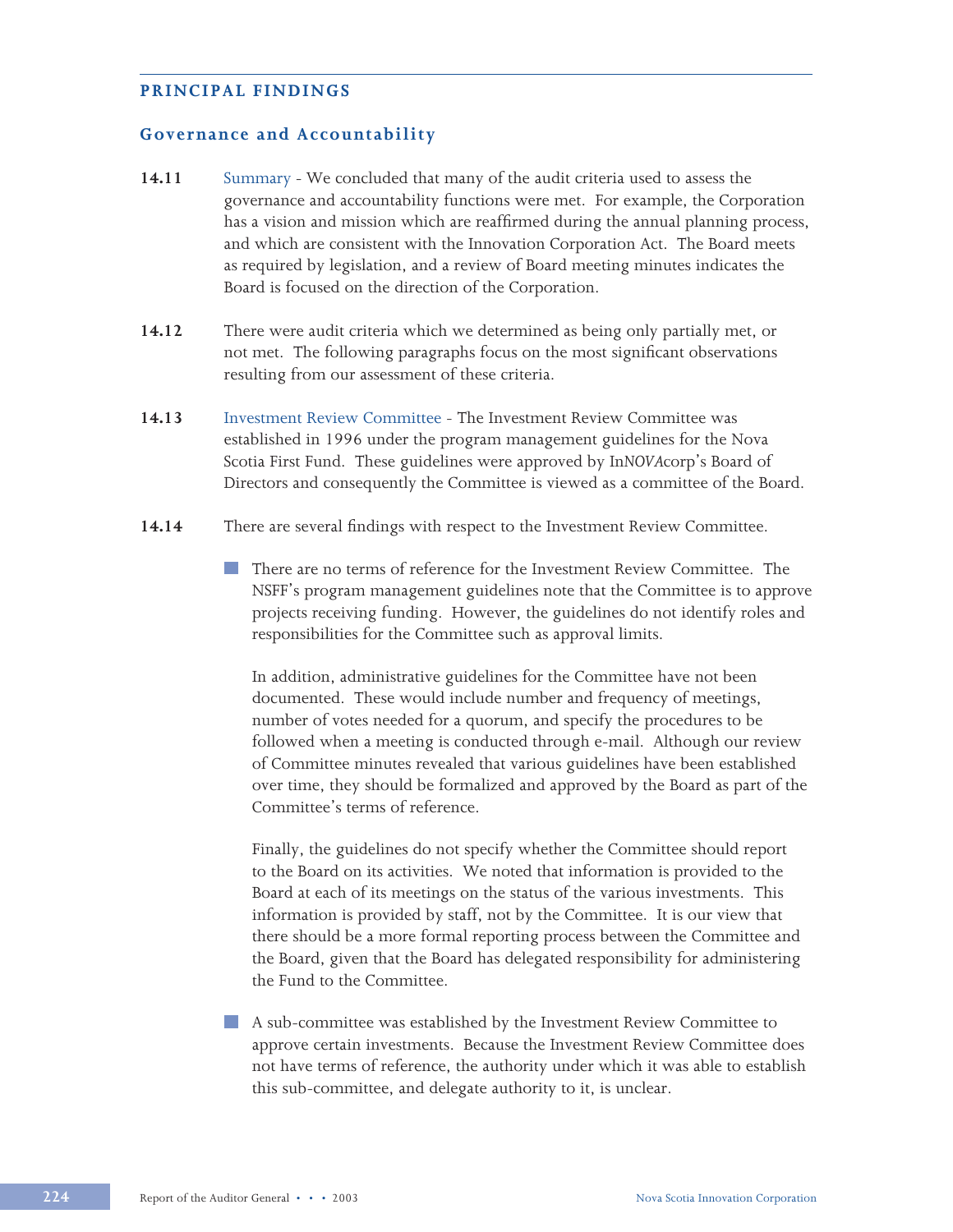- **Conflict of interest guidelines were approved by the Investment Review** Committee. A member of the Committee suggested that these guidelines be updated on an annual basis, but this has not been done.
- The Committee includes members of the Board and four individuals who are not members of the Board. We were informed the membership was expanded in this way to provide additional expertise and objectivity to the investment approval process.
- The program management guidelines for the NSFF establish the members of the Committee. The guidelines note that one private sector member who is "project specific" may be added to the Committee. The decision to expand the Committee to include private sector individuals on an ongoing basis was not approved by the Board.

#### **Recommendation 14.1**

We recommend that terms of reference for the Investment Review Committee should be documented and approved by the Board of Directors. The terms of reference should include authorization limits, meeting protocols and roles and responsibilities, as well as formalize the reporting process between the Committee and the Board.

- **14.15** Corporate officers The Corporation's bylaws provide that the Board can appoint officers. We noted approval of the slate of officers submitted for approval at each of the annual meetings during the period of our audit.
- **14.16** Roles and responsibilities for these officers have not been established and approved by the Board and we recommend this be done. In particular, we recommend that authorization limits be established. This practice would be consistent with other Provincial entities that provide economic assistance to businesses through loans, investment and other mechanisms.

#### **Recommendation 14.2**

We recommend that the Board identify roles and responsibilities for officers of the Corporation. Authorization limits should also be established.

**14.17** Other governance issues - The following are additional observations on overall governance matters.

> There are no conflict of interest guidelines for the Board of Directors. Guidelines should be established and approved by the Board, and updated on an annual basis.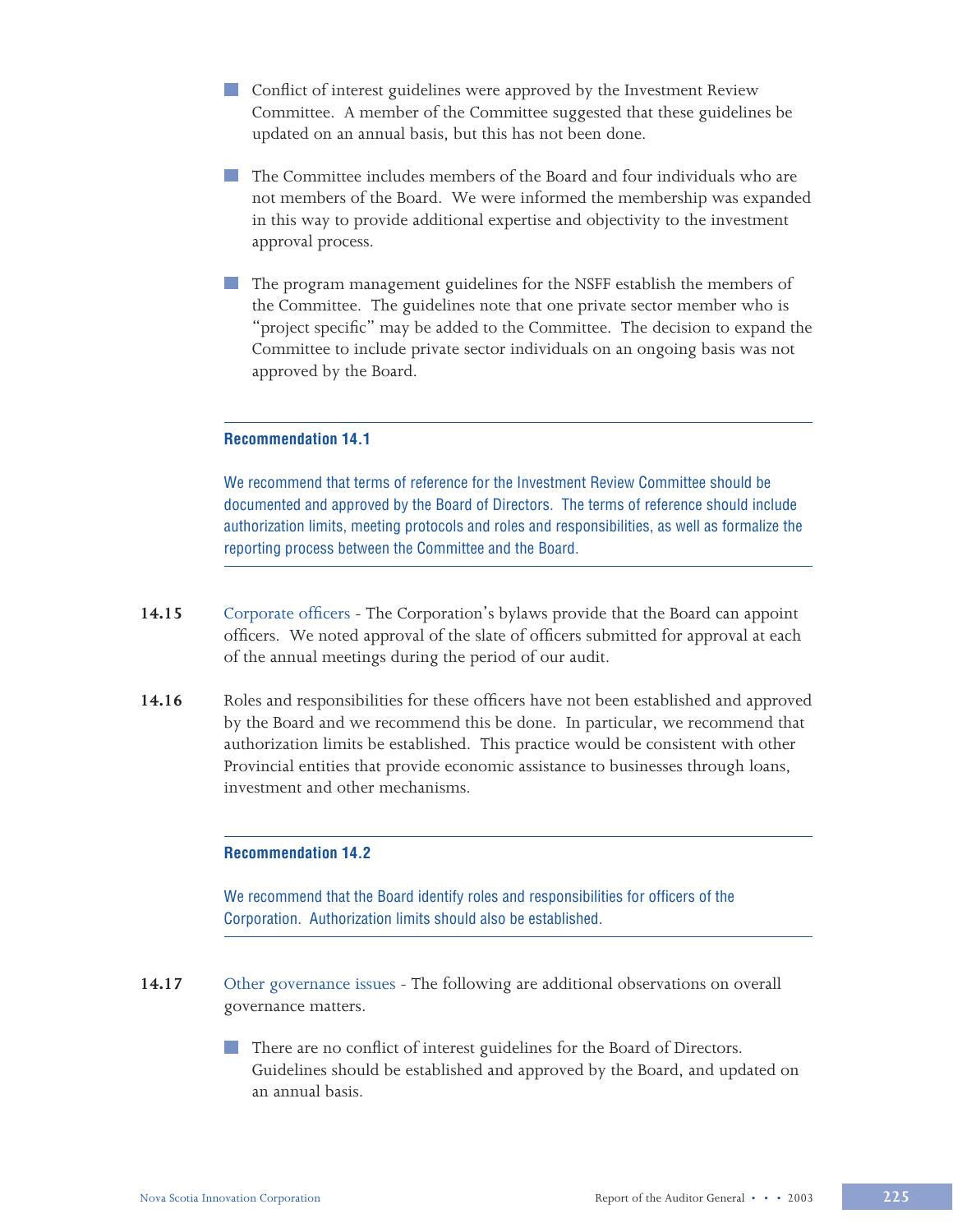- **The Board has established a Nominating Committee. Formal terms of** reference have not been approved by the Board although the roles and responsibilities of the Committee appear to be clear. Minutes are not kept of the Committee's proceedings and we suggest this be done.
- Although the Corporation appears to follow appropriate business practices in its day-to-day operations, policies and procedures related to business activities have not been documented, or existing documentation is not current. Senior management has indicated documentation of policies and procedures has not been a priority as the Corporation continues its transformation from NSRF activities to In*NOVA*corp's three core business areas.

The Province recently released revised Management Manuals. The corporate administrative policies and procedures contained therein are applicable to crown corporations to the extent they do not conflict with their existing practices. InNOVAcorp should document its policies and procedures to ensure they reflect the Corporation's activities or adopt the Provincial Management Manuals.

- **14.18** Governance survey We conducted a survey of members of the Board of Directors, and included in this process those members of the Investment Review Committee who are not members of the Board. There was a 36% response rate. We also conducted interviews with the current and past Board Chairs. The following are the more significant observations resulting from these processes.
	- Board members are satisfied with the extent of communication from the Office of Economic Development. They are clear on the direction of the Corporation and its role in the Province's overall economic development strategy.
	- Board members also indicated they are satisfied with the frequency and content of reports received from management on the operating and financial results of the Corporation.
	- One of the questions posed in the survey was whether the Board has undertaken a self-assessment process. The responses indicated this has not been done. We suggest the Board conduct a periodic review on all matters of corporate governance.
	- An evaluation of the Chief Executive Officer was conducted during the period of time audited. Survey results indicate this is a regular process. However, the process does not include documented goals and objectives for the CEO, and a related evaluation of results achieved.
- **14.19** Accountability The governance and accountability framework of the Corporation is detailed in Exhibit 14.1. In prior years, the Corporation prepared its Annual Report by September 30 in accordance with Section 21 of its Act. However, since 2000, the annual reporting process has been altered due to changes in other legislation. For example: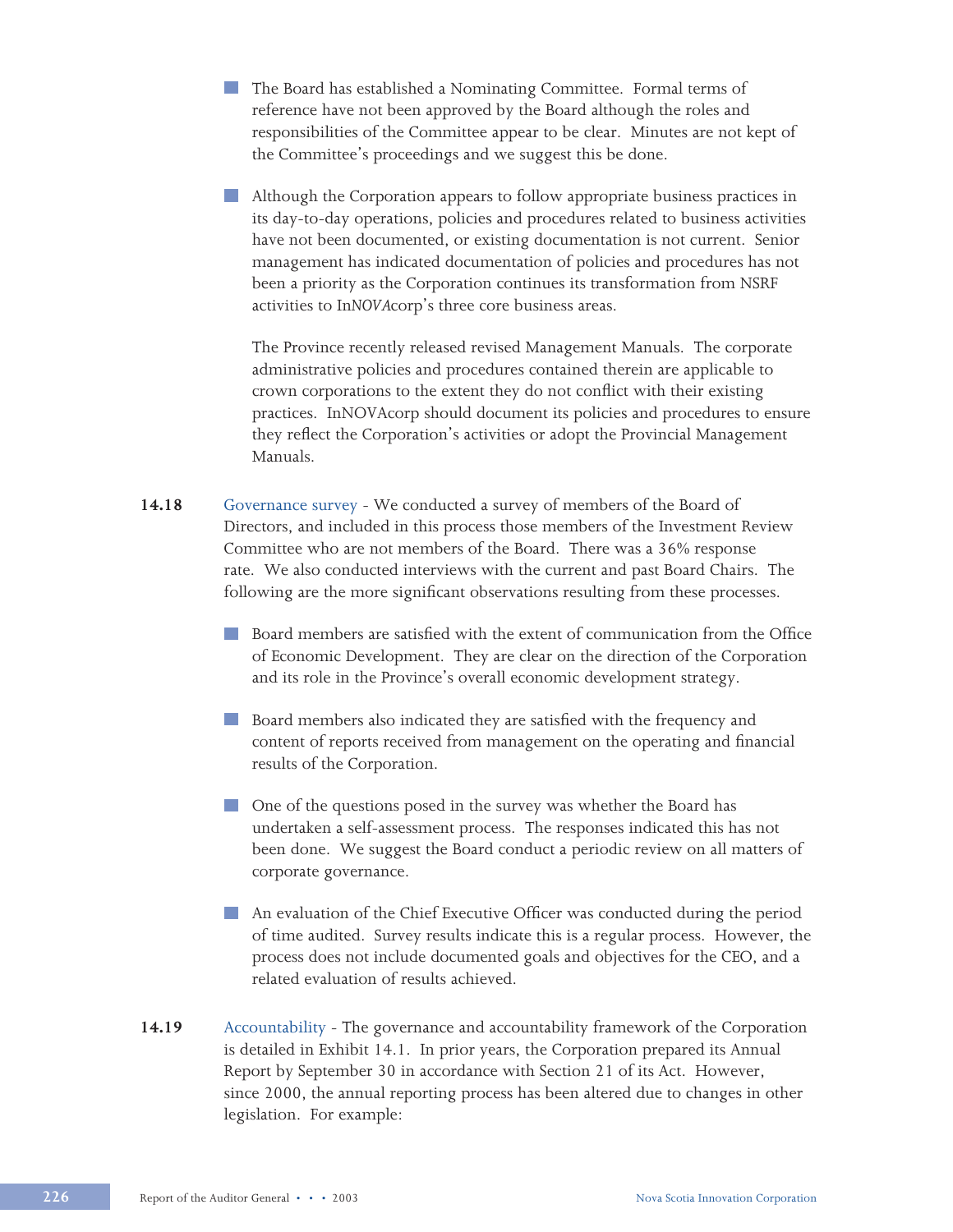- The Corporation's audited financial statements were included in its Annual Report as required by the Act. These financial statements are now required by June 30 each year for publication in Volume I of the Public Accounts. As a result, the Corporation now publishes an annual review that does not include its financial statements. The Corporation provides its financial statements to interested parties.
- As a crown corporation, In*NOVA*corp is now required to prepare an annual accountability report in accordance with the Provincial Finance Act. Guidelines for the preparation of the accountability report are provided by Treasury and Policy Board (T&PB). The guidelines indicate that the accountability report will replace the annual report for those entities which prepare an annual report. However, the timing of T&PB's accountability report publication is late and would not achieve technical compliance with In*NOVA*corp's September 30 deadline.
- **14.20** It is apparent that other legislation is superceding the requirements of the Innovation Corporation Act. The requirement to produce an accountability report rather than an annual report as noted above has also been observed in other entities during assignments conducted by our Office. We suggest that government consider revising existing legislation of affected entities to ensure reporting requirements are made consistent with overall government reporting requirements.

## **Business Line and Performance Management**

- **14.21** Summary We evaluated the processes supporting the preparation of annual plans and budgets at In*NOVA*corp, as well as those related to periodic financial reporting, forecasting and monitoring. We also evaluated the performance management systems at the Corporation. Our comments with respect to these areas are noted below.
- **14.22** Planning, budgeting and reporting Monthly financial results including budget forecasts to year end are provided to senior management. Interviews with these individuals indicate the frequency and content of these reports are adequate. We noted that the Board receives information on investment results at each of its meetings. As noted in paragraph 14.18 above, Board members also indicated that they are satisfied with this reporting format.
- **14.23** Performance managementAs noted in paragraph 14.19 above, the government's annual reporting requirement for crown corporations has been replaced by an accountability report. As this process evolves, entities will be required to provide measurable targets in annual business plans, and report on progress toward meeting targets.
- **14.24** A formal performance management system has yet to be developed at In*NOVA*corp. The 2002-03 and 2003-04 business plans for In*NOVA*corp include outcome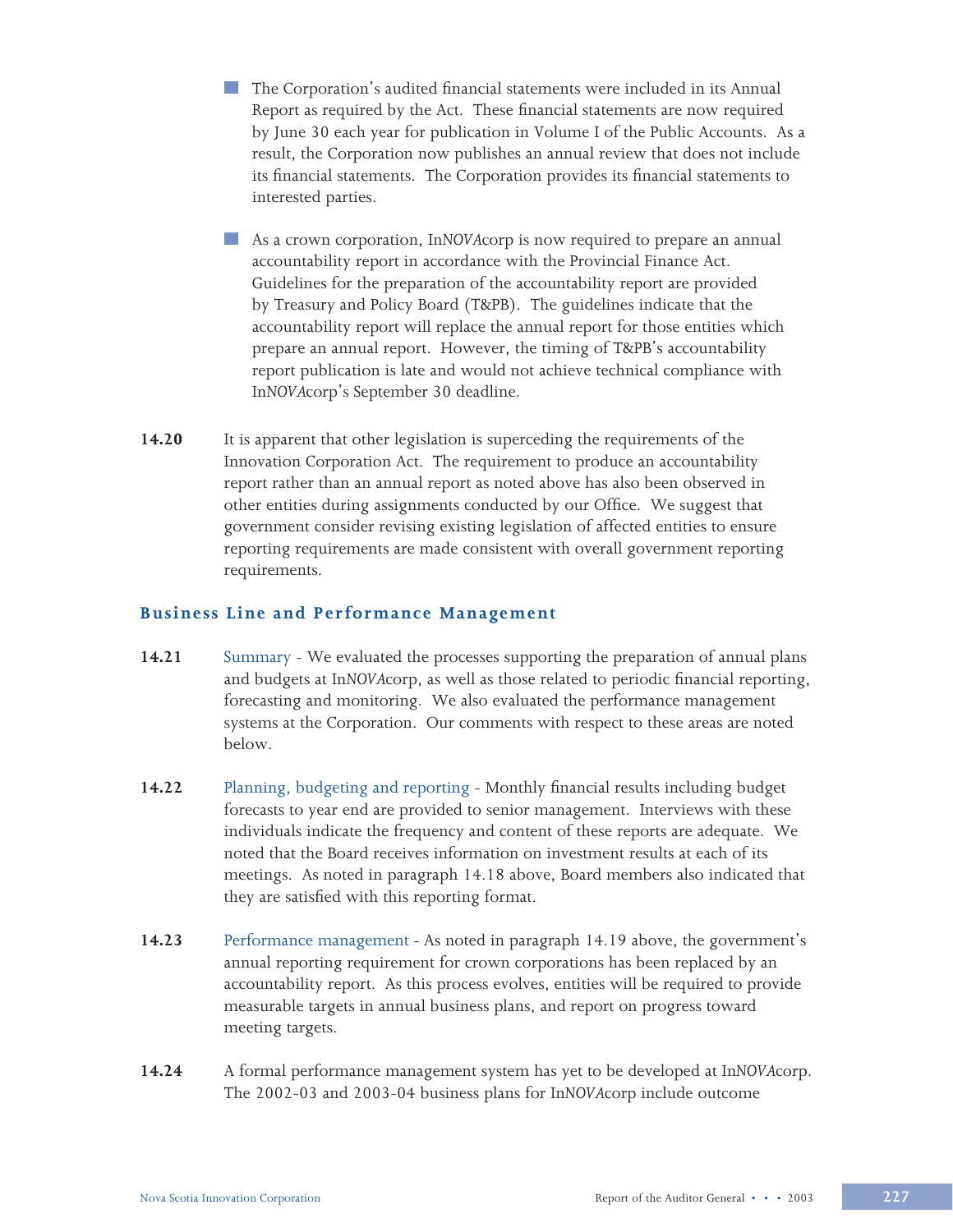measures, but management acknowledges these are not used to actually manage or monitor performance on an ongoing basis at this point in time.

#### **Recommendation 14.3**

We recommend that a system to monitor, measure and report on performance be developed. Focus should be given to those areas which are critical to the success of, or represent a significant risk to, InNOVAcorp.

- **14.25** Management compensation At the time of our audit, bonuses had been accrued for the year ended March 31, 2002 but not paid. We reviewed the process for determining bonuses to eligible members of senior management. It had yet to be determined whether bonuses would be awarded based on March 31, 2003 results.
- **14.26** Criteria used to evaluate bonuses for the period were not documented, although we were informed the relevant individuals were well aware of their performance goals and objectives. Management indicated they were using a less formal process due to changes in the organizational structure of In*NOVA*corp, but that they intended to implement a more formal process during the current fiscal year (i.e., 2003-04). This process should be part of the overall performance management system at In*NOVA*corp.

### **Recommendation 14.4**

We recommend that criteria upon which bonuses are to be based should be clearly defined and communicated to the eligible employees. Evaluation against these criteria should be documented.

- **14.27** The Decision Point The Decision Point is a subsidiary company of In*NOVA*corp. TDP is developing on-line, web-based mentoring services. The company was established in late 2000 and has an office in Dartmouth (located in the main In*NOVA*corp facility) and in Toronto (located in the office of another shareholder).
- **14.28** We identified the following instances where TDP operations are being subsidized by In*NOVA*corp.
	- In*NOVAcorp* owns 77% of The Decision Point and has financed its interest in TDP through shareholder loans. These are non-interest bearing loans and have no specified terms of repayment.
	- In*NOVAcorp* does not charge rent for the office space used by TDP at In*NOVA*corp's head office.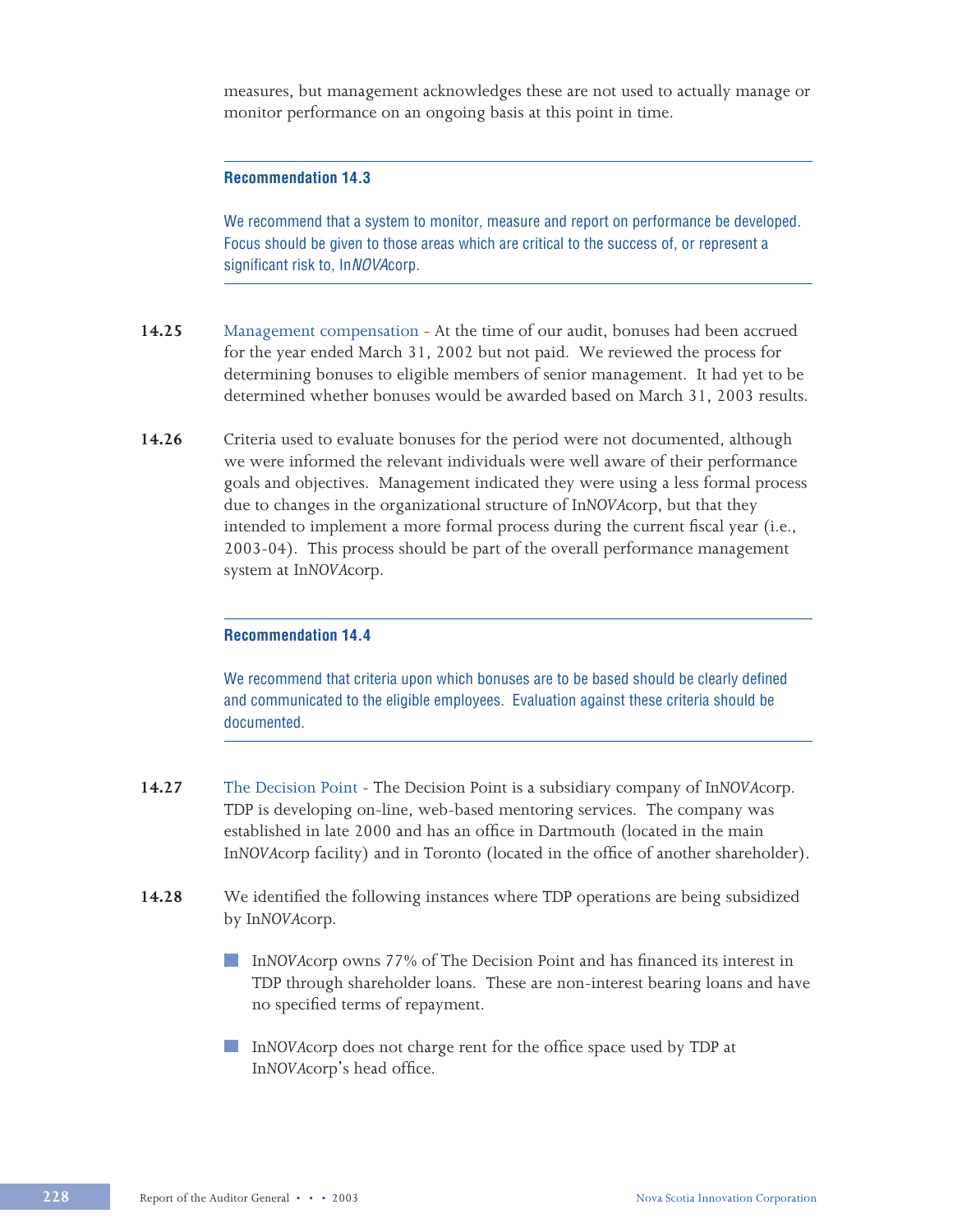**14.29** The financial position and operating results of TDP are fully consolidated with In*NOVA*corp and therefore inter-company transactions are eliminated on consolidation. However, any services provided by In*NOVA*corp but not charged to TDP provide a benefit to TDP's minority shareholders. Under the current accounting method, the costs of the services contributed to TDP cannot be determined from In*NOVA*corp's financial statements.

#### **Recommendation 14.5**

We recommend that any costs associated with the investment or services provided to InNOVAcorp's subsidiary, The Decision Point, be separately disclosed in InNOVAcorp's operating results.

#### **Investment Management**

- **14.30** SummaryCriteria, used to assess the overall objectives of the investment management function at In*NOVA*corp and the linkage between these objectives and corporate objectives, were met. The following observations relate to criteria assessing administrative aspects of the investment management function.
- **14.31** Nova Scotia First Fund The Nova Scotia First Fund was established in 1989 to assist technology-based companies. As noted previously, the administration of the Fund was transferred to In*NOVA*corp through the Innovation Corporation Act, and program management guidelines were approved by the In*NOVA*corp Board of Directors in February 1996. A summary of the Fund's activities, extracted from the Corporation's audited financial statements, is included in Exhibit 14.2. The balance of the Fund at March 31, 2002, net of the valuation allowance, was \$9,393,115.
- **14.32** Projects are approved by an Investment Review Committee as noted in paragraph 14.14 above. The following are our comments with respect to the guidelines and overall administration of the NSFF.
	- The guidelines for the NSFF include eligibility criteria. We tested eight investments representing 71% of the total portfolio to determine whether the initial investment was made in accordance with these criteria. We found no significant instances of non-compliance.

The eligibility criteria are broad. For example, one criterion notes that a project must be financially viable based on realistic projections. However, the term "viable" is not defined and therefore may be open to interpretation.

The NSFF recently received an additional \$8.0 million. It would be appropriate for the Board to consider a review of the guidelines to determine relevance and whether they still reflect In*NOVA*corp's strategy, especially since the additional investment funds are available. The guidelines should also include criteria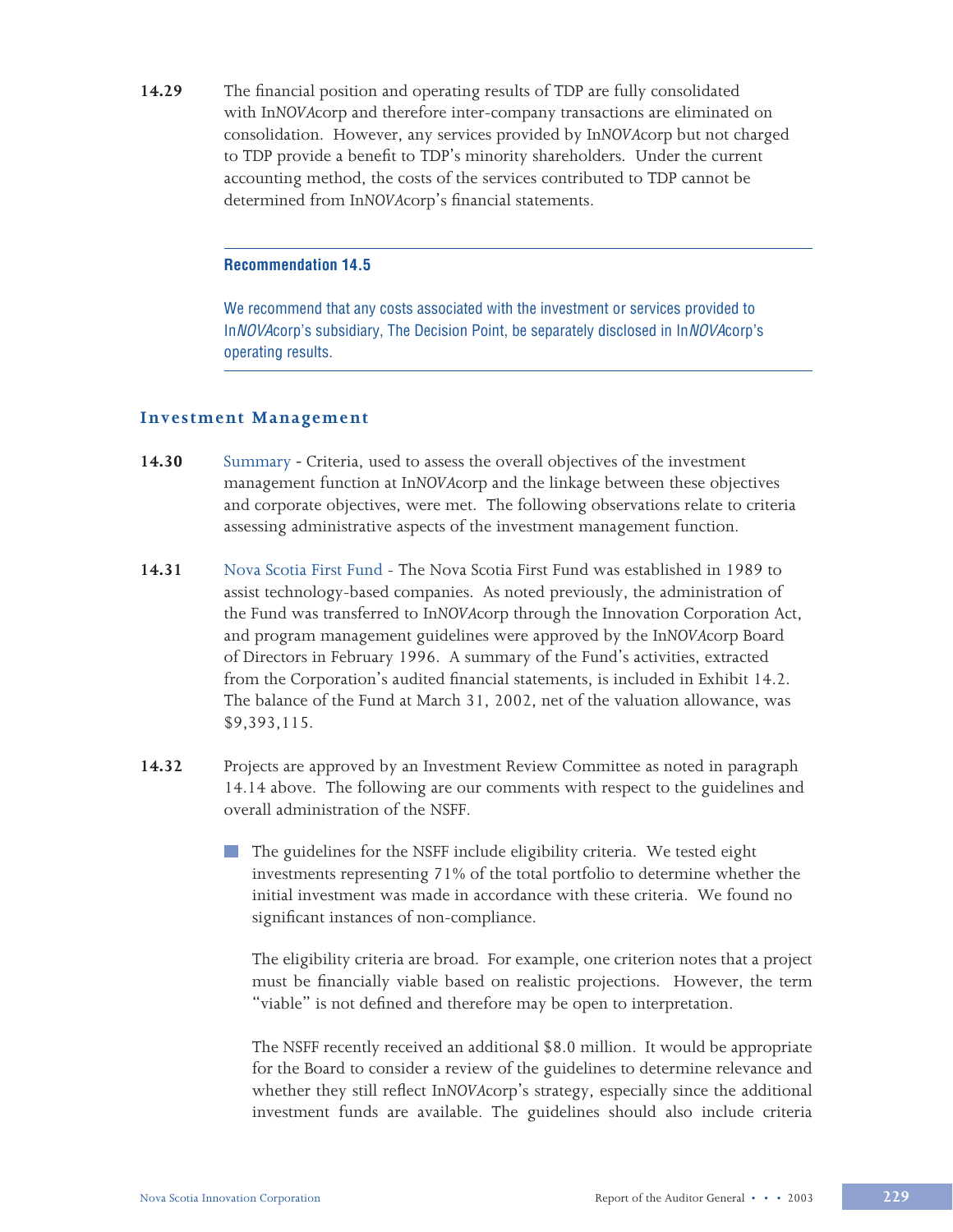for follow-on investments (i.e., additional amounts related to an existing investment).

The guidelines note that the investment policy for the uncommitted portion of the Fund should include an appropriate mix of fixed return and equity investments. A related investment policy was developed and approved by the Board in 1997, and reviewed and amended in 2000. The policy includes objectives, an allocation strategy and investment quality guidelines.

The Board is provided with a report which summarizes compliance with this investment policy at each of its meetings. We tested the conclusions of these reports and noted that the conclusions were supported by the information included in the report.

The policy requires review and update on a periodic basis and we found this has not been done.

Although the guidelines include overall objectives for the NSFF, management indicated there has not been an assessment to determine whether these objectives have been met. We suggest this be done as part of the overall performance management process for the Corporation.

#### **Recommendation 14.6**

We recommend that senior management review the program administration guidelines for the Nova Scotia First Fund. These guidelines should include investment eligibility criteria, and should clearly differentiate the policies related to uncommitted funds. The guidelines should be approved by the Board as it has overall responsibility for administration of the Fund.

### **Procurement**

- **14.33** Summary As a crown corporation, In*NOVA*corp is required to follow guidelines outlined in the *Government Procurement Process - ASH Sector*. This requires that procurement processes and practices are open, fair, and subject to the policy objectives laid out in the procurement policy.
- **14.34** We reviewed In*NOVA*corp's procurement policies and procedures for purchasing goods and services, and for the procurement of services related to consultants and professionals.
- **14.35** We found the documentation of these policies and procedures out-of-date. For example, the policies still make reference to the purchasing department which no longer exists and there is no mention of the use of Purchase Order (PO) cards. PO cards are used by all staff members for purchasing items up to an authorized limit. Telephone and cellular phone charges are charged to these cards as well.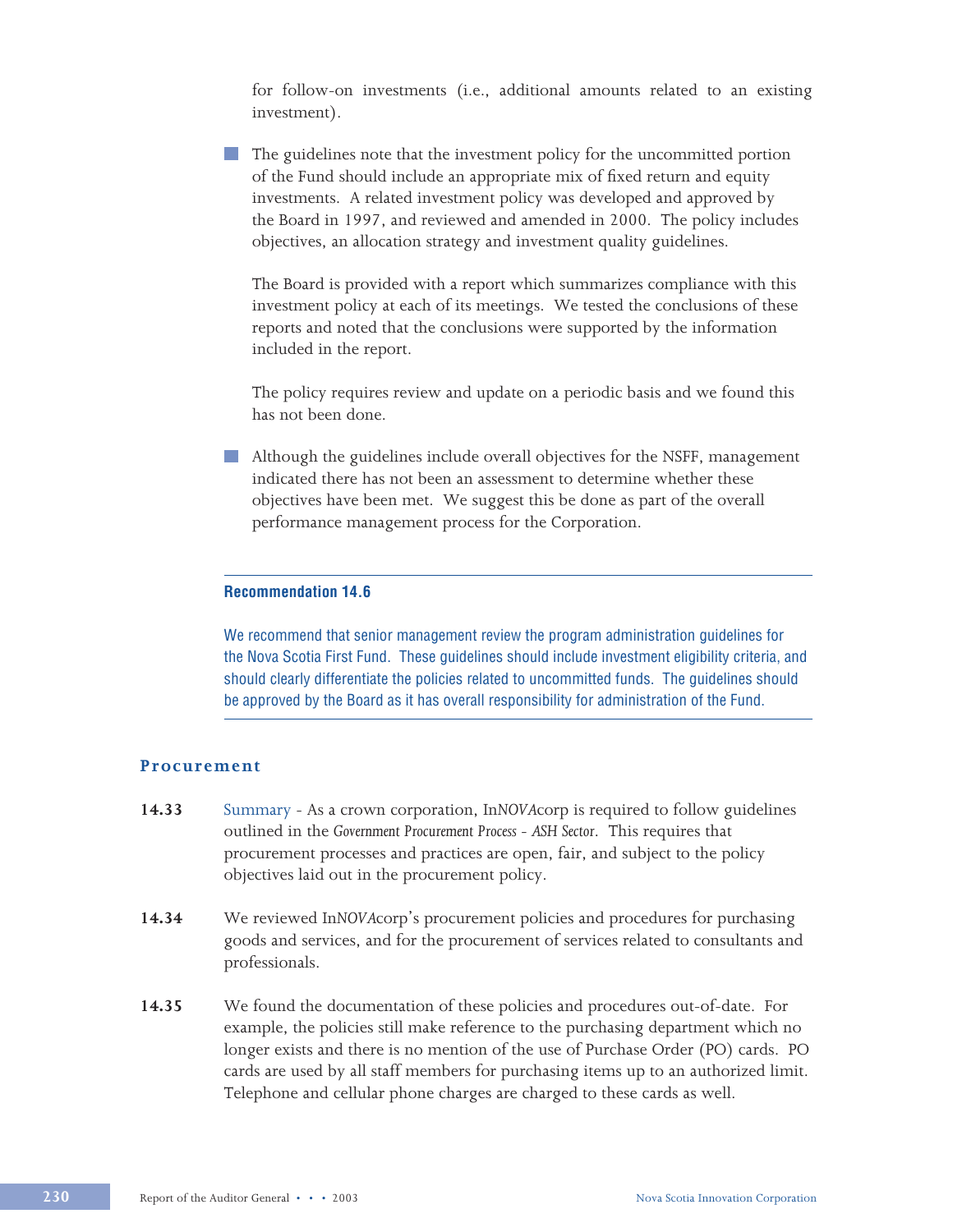- **14.36** Transaction testing We selected a sample of items related to the following types of transactions:
	- ongoing goods or services for which a standing order with a supplier is expected;
	- one-of-a-kind purchases of goods or services which require a competitive process; and
	- professional services which also require a competitive process.
- **14.37** The objective of our testing was to determine if In*NOVA*corp was in compliance with government procurement practices. The results of our testing indicated that a competitive process was not used to the extent required. In addition, we noted that professional services were obtained through alternative procurement practices. These practices require that there is documentation to support goods or services obtained through sole-source arrangements. There was no documentation providing rationale for the decision to sole-source these transactions.
- **14.38** We spoke with a representative from the Procurement Branch of the Department of Transportation and Public Works regarding the process to obtain a standing order from a supplier. Standing orders are obtained by the Province as the result of a competitive process. This ensures the best price is obtained for regular, recurring purchases. These orders protect against price increases, and departments are encouraged to use these suppliers. We suggest that In*NOVA*corp consider using standing orders to obtain recurring goods and services.

#### **Recommendation 14.7**

We recommend that InNOVAcorp update the documentation for its procurement policies and procedures. These policies and procedures should be compatible with Provincial requirements, detail when a competitive process is required, and address the use of purchasing cards.

#### **CONCLUDING REMARKS**

**14.39** The Nova Scotia Innovation Corporation has undergone significant changes since its creation in 1994. The focus of the Corporation has shifted from manufacturing and related activities to providing services, including equity financing and facilities, to start-up and established companies in the technology sector.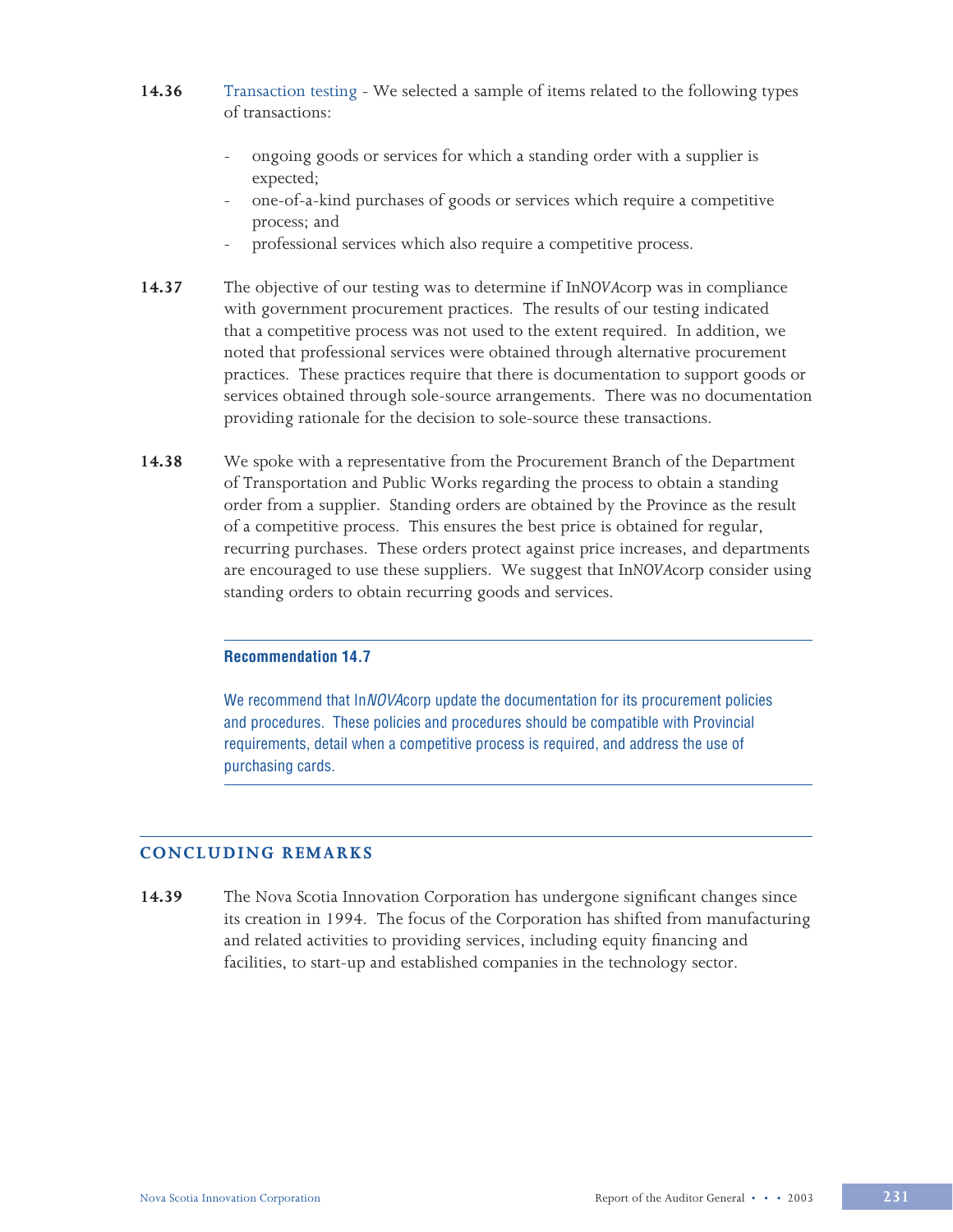**14.40** This was our first review of In*NOVA*corp since it was established. The Board of Directors, management and staff of the Corporation appear to have a vision for the Corporation which is consistent with legislation and with the overall government economic development strategy. We encourage the Corporation to review and update existing policies and procedures to ensure they reflect current practices. We also encourage the Corporation to develop a system to monitor and evaluate its performance in order to assess whether established objectives have been met.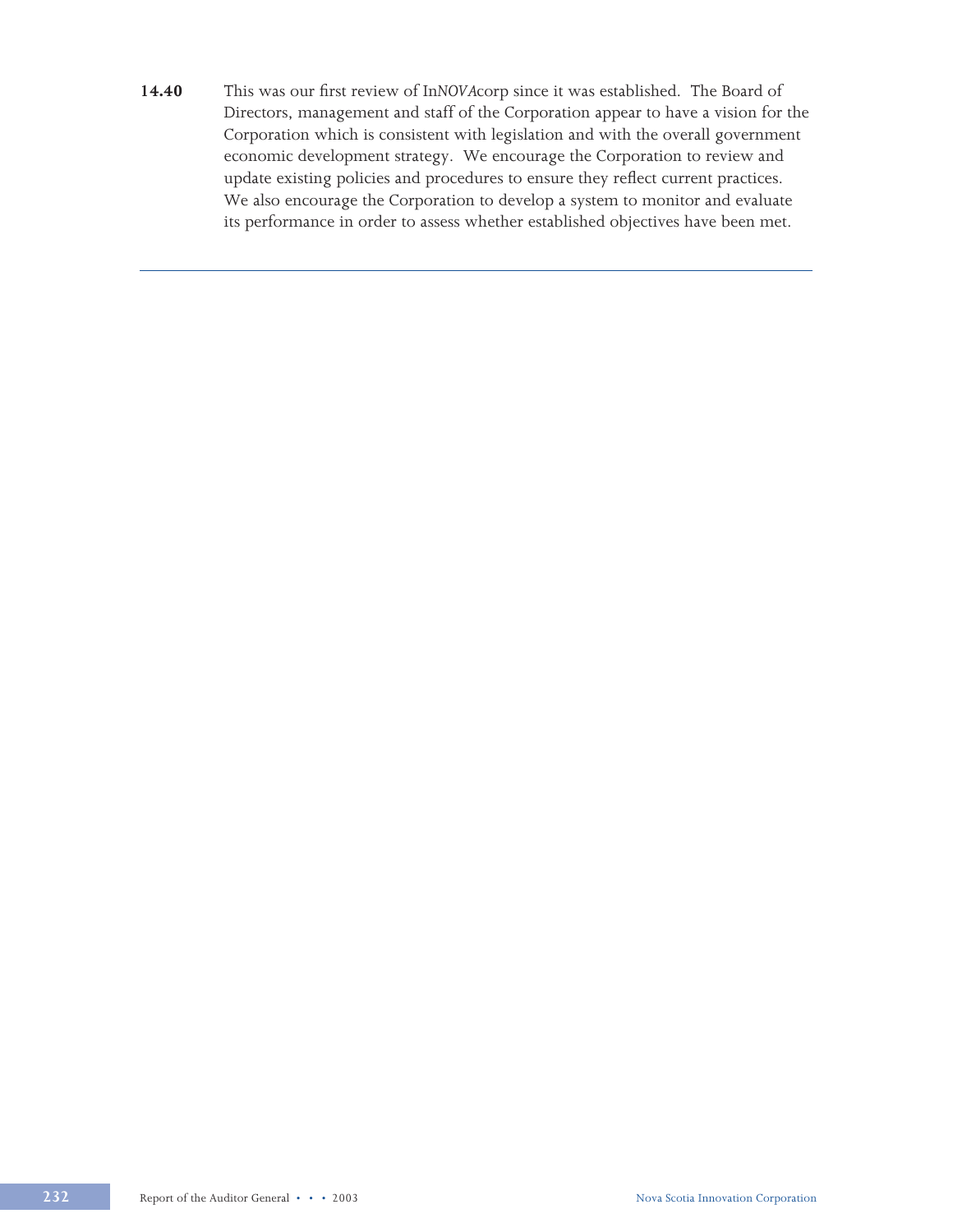